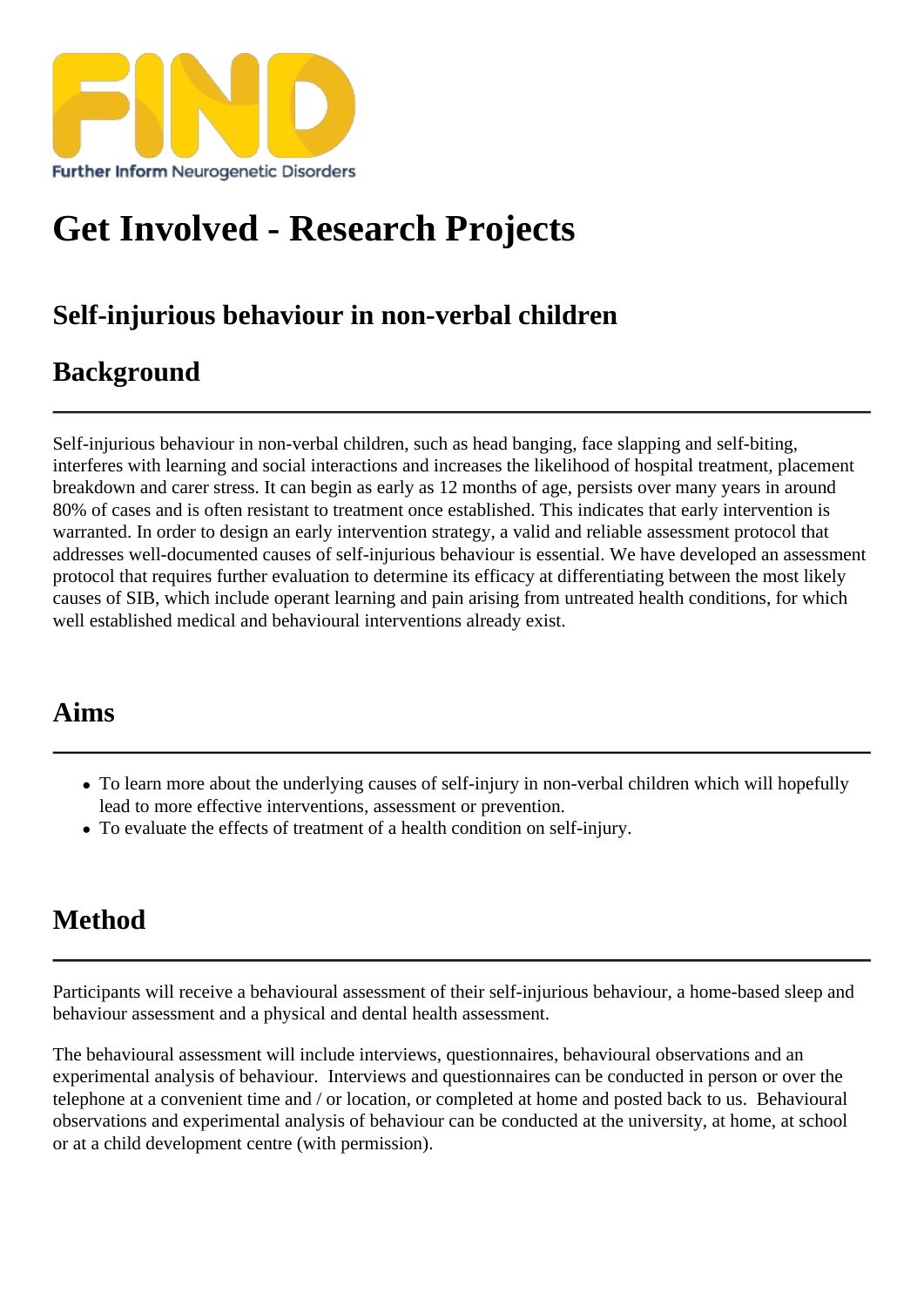The sleep assessment consist of participants wearing an actigraph (wrist worn device which records information about sleep) and parent completion of sleep and behaviour diaries for 5 days at home.

The physical and dental health assessmeht be conducted at Attwood Green Health Centre in Birmingham by a community consultant paediatrician and special needs dentist. If health / dental conditions are identified, participants will be offered treatment and invited to participate in stage 2 of the research which is an evaluation of the effects of treating a health condition on self-injury.

## Who can participate?

Any child who:

- $\bullet$  Is aged between 2 and 14 years (inclusive);
- Lives in Birmingham/West Midlands;
- Is non-verbal or has limited speech;
- Shows self-injury.

If you are interested in participating in this study, or would like more information, please take a look at the project flyer. An expression of interest form can be found below. If you are interested in this study please fill in the form and return it to us at the address below, alternatively you can give us a call on 0121 414 7212, and we will be happy to discuss the study with you and/or send you a consent form for participation.

**Project flyer** 

Expression of interest form

## [Get involved](/uploads/Research Projects/SIB project/Expression of interest form V4_18.11.13.doc)

Primary Contact: Debbie Allen

Phone: 0121 414 7212

Email: d.j.allen.2@bham.ac.uk

Daisy Twigger

Phone: 0121 414 3861

Email: d.h.twigger@bham.ac.uk

Address: